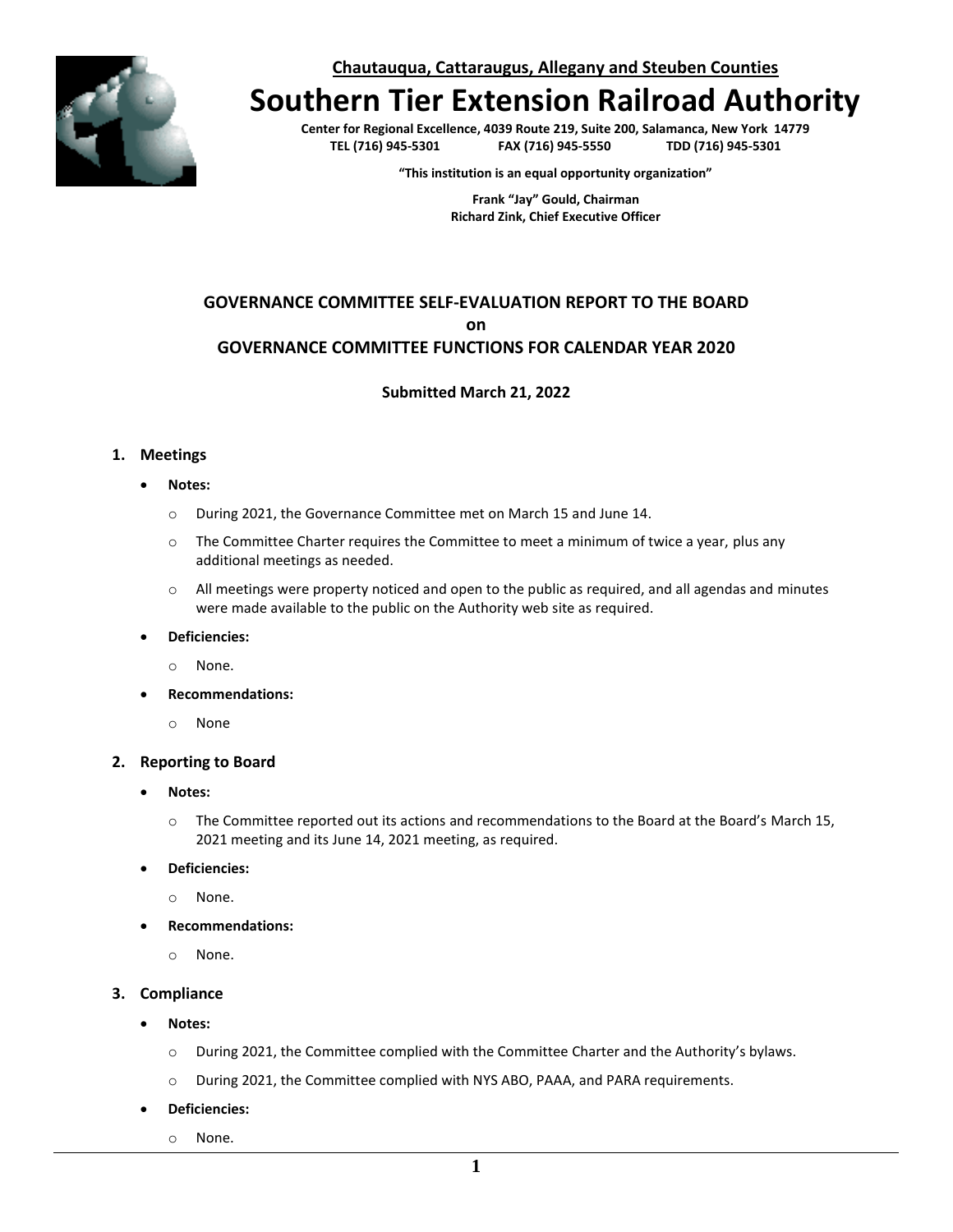### • **Recommendations:**

o None.

## **4. Committee Responsibilities With Respect to Authority Operations**

- **Notes:** During 2021, the Committee reviewed and made recommendations to the Board regarding Authority operations, as follows:
	- Structure, governance, and operating activities.

In this regard, the Committee is responsible per its charter for reviewing and making recommendations to the Board regarding Authority operations, structure, including governance, and operating activities, as follows:

- The Board Self Evaluation Report
- Governance Practices with respect to Transparency, Independence, Accountability, Fiduciary Responsibilities, and Management Oversight
- Competencies and Personal Attributes Required of Board Members
- New Member Orientation Process
- Compliance with Board Member Training Requirements
- Compliance with Staff Training Requirements
- Number and Structure of STERA Committees
- Compensation and Benefits for the Managing Director and Other Senior Authority Officials
- Performance evaluations, including coordination and oversight of such evaluations of the Board, its committees and senior management in the Authority's governance process,
- Other STERA Policies or Documents Related to the Governance of the Authority

The Committee also discusses the general governance and operation of the Authority, with respect to a consideration of any need for any other policies or documents relating to the governance and operation of the Authority, including rules and procedures for conducting the business of the Authority's Board.

These reviews and discussion were held at the scheduled March 15, 2021 Committee meeting, with recommendations made to the Board at its March 15, 2021 meeting.

- On June 14, 2021, the Committee reviewed various issues relating to structure, governance, and operating activities, including:
	- Management Report Financial Disclosure and Ethics Report June 2021, with recommendations made to the Board at its June 14, 2021 meeting
- **Notes:**
	- o None.
- **Deficiencies:**
	- o None.
- **Recommendations:**
	- o None.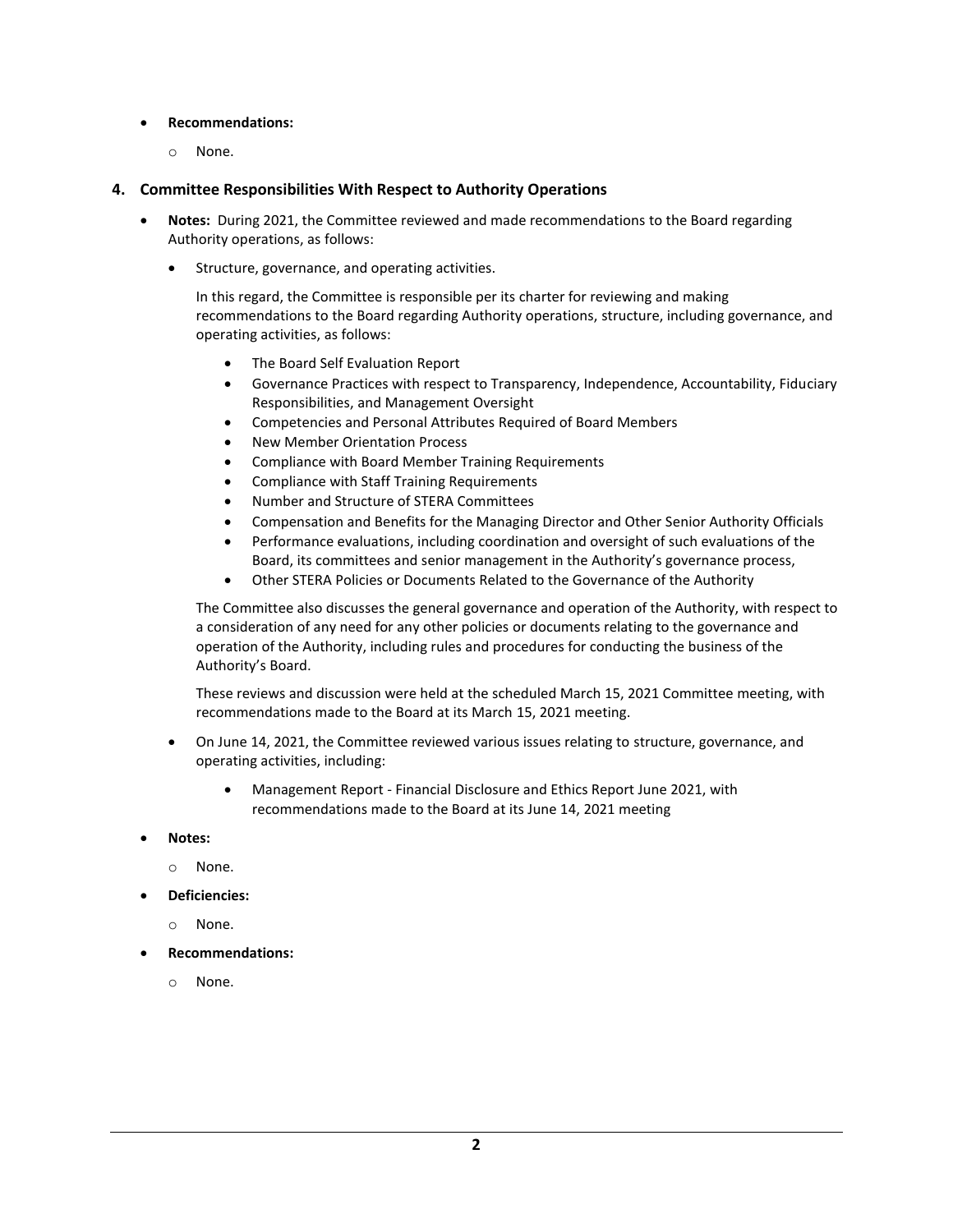## **5. Committee Responsibilities With Respect to Authority Policies**

- **Notes:** Per its charter, the Committee is responsible to review and make recommendations to the Board regarding the approval or revision of Authority policies, as follows:
	- o Audit Committee Charter
	- o Bylaws
	- o Code of Ethics
	- o Compensation, Reimbursement and Attendance Policy
	- o Competencies and Personal Attributes Required of Board Members
	- o Defense and Indemnification Policy
	- o Equal Opportunity and Affirmative Action Policy
	- o Governance Committee Charter
	- o Internal Control Procedures
	- o Investment Policy
	- o Lobbying Policy
	- o Management Performance Evaluation Standards
	- o Measurement Standards for Performance Evaluation
	- o Mission Statement
	- o New Member Orientation Process
	- o New Member Orientation Process Reference Document
	- o Procurement Guidelines (Contract and Procurement Policy)
	- o Property Disposition Guidelines
	- o Public Access to Records Policy
	- o Public Access to Records Subject Matter List
	- o Records Management Program
	- o Travel Policy
	- o Uniform Tax Exemption Policy
	- o Whistleblower Policy

These reviews and discussion were held at the scheduled March 15, 2021 Committee meeting, with recommendations made to the Board at its March 15, 2021 meeting.

#### • **Deficiencies:**

- o None.
- **Recommendations:**
	- o None.

## **6. Committee Responsibilities With Respect to the Authority's Reports**

- **Notes:**
	- o **Notes:** During 2021, the Committee was to review and make recommendations to the Board regarding Authority operations, on March 15, 2021, as follows:
		- Annual Report for the year ending December 31, 2020
		- Property Listing Report for the year ending December 31, 2020
		- Property Disposition Report for the year ending December 31, 2020
		- Procurement Report for the year ending December 31, 2020
		- Investment Report for the year ending December 31, 2020
		- Management Report on Financial Disclosure and Ethics Report (this report was to have been reviewed on June 14, 2021)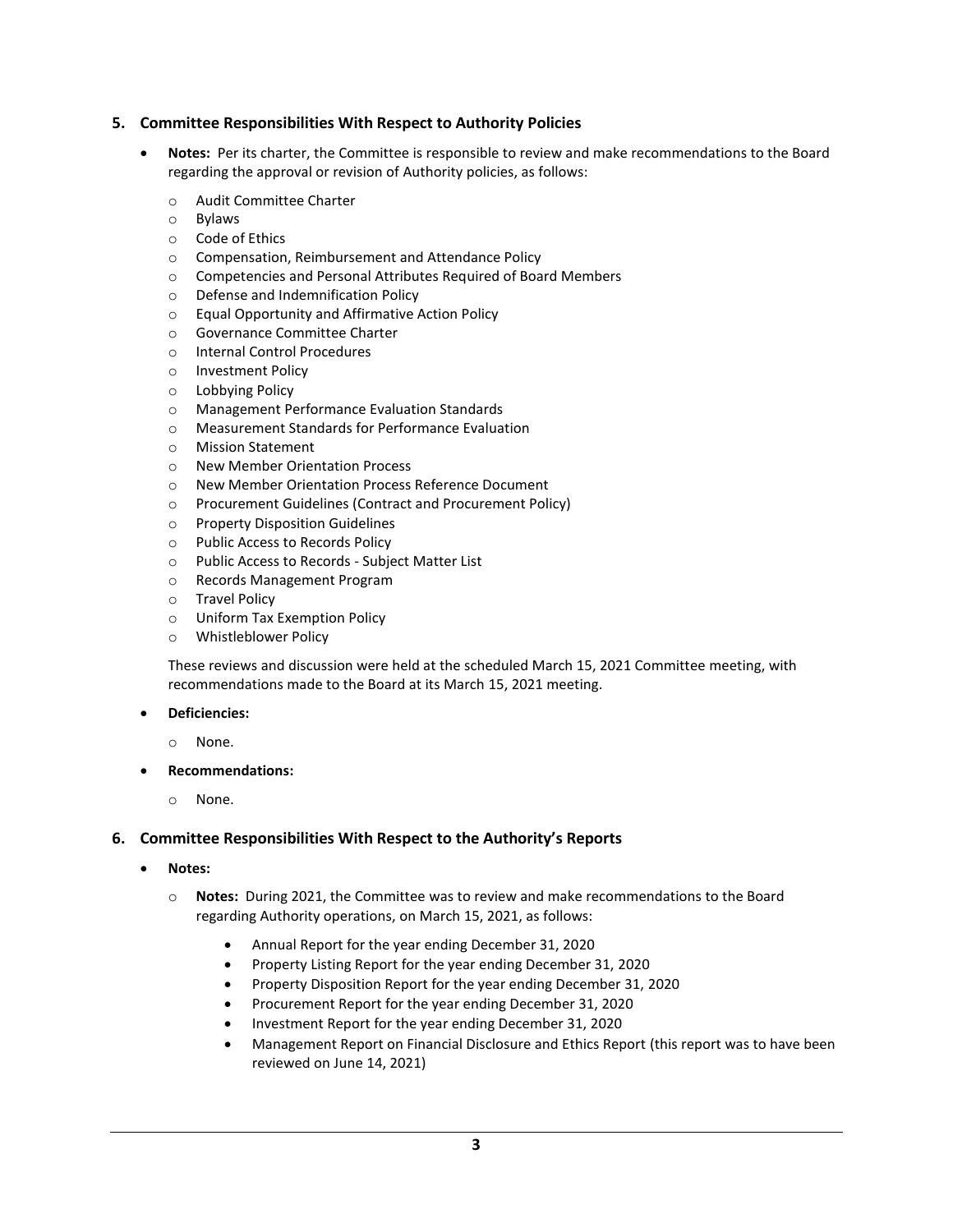### **Performance Evaluation Processes and Reports**

- Summary of Performance Evaluation Processes
- Organizational Self-Evaluation Report for the year ending December 31, 2021 using Measurement Standards per NYS ABO Policy Guidance 10-02
- Organizational Compliance Evaluation Report for the year ending December 31, 2021
- Organizational Assessment of the Effectiveness of Internal Controls for the year ending December 31, 2021
- Board Self-Evaluation Report for the year ending December 31, 2021 per NYS ABO Policy Guidance 10-05
- Board Member Attendance Evaluation Report for the year ending December 31, 2021
- Governance Committee Self-Evaluation Report for the year ending December 31, 2021
- Governance Committee Charter Review Report
- Management (Corporate Officers) Evaluation Report for the year ending December 31, 2021
- Management Report on Financial Disclosure and Ethics Report
- $\circ$  The Committee reviewed all of the above reports on March 21, 2022, made a finding that the Authority was in compliance with all Authority policies, and recommended that the Board approve the above reports and submit the appropriate reports to the NYS ABO. The Board approved these reports on March 21, 2022, making a finding that the Authority was in compliance with all Authority policies, and submitted the appropriate reports to the NYS ABO prior to the March 31, 2022 submission deadline.
- o On June 14, 2021, the Committee reviewed and made recommendations to the Board regarding the following Authority report:
	- Management Report on Financial Disclosure and Ethics Report
- **Deficiencies:**
	- o None.
- **Recommendations:**
	- o None.

## **7. Summary Self Evaluation of Governance Committee Functions During Calendar Year 2020**

- **Successes**
	- o The Committee complied with its functions as regards Board reporting and regulatory compliance.
- **Deficiencies**
	- o None.